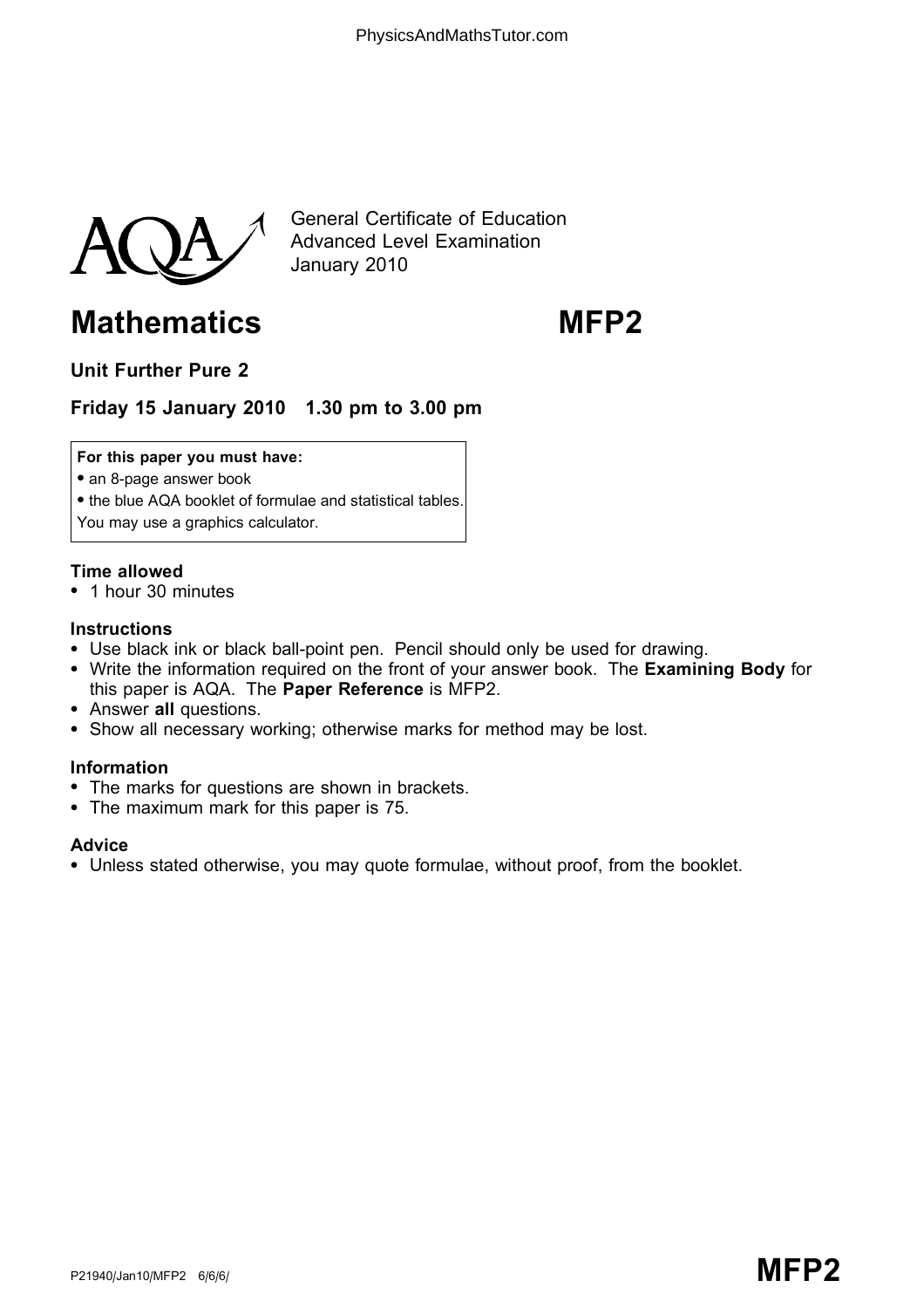2

### Answer all questions.

1 (a) Use the definitions 
$$
\cosh x = \frac{1}{2}(e^x + e^{-x})
$$
 and  $\sinh x = \frac{1}{2}(e^x - e^{-x})$  to show that

$$
\cosh^2 x - \sinh^2 x = 1 \tag{3 marks}
$$

(b) (i) Express

 $5 \cosh^2 x + 3 \sinh^2 x$ 

in terms of  $cosh x$ . (1 mark)

- (ii) Sketch the curve  $y = \cosh x$ . (1 mark)
- (iii) Hence solve the equation

 $5 \cosh^2 x + 3 \sinh^2 x = 9.5$ 

- giving your answers in logarithmic form. (4 marks)
- 2 (a) On the same Argand diagram, draw:
	- (i) the locus of points satisfying  $|z 4 + 2i| = 4$ ; (3 marks)
	- (ii) the locus of points satisfying  $|z| = |z 2i|$ . (3 marks)
	- (b) Indicate on your sketch the set of points satisfying both

$$
|z - 4 + 2i| \le 4
$$
  
and  

$$
|z| \ge |z - 2i|
$$
 (2 marks)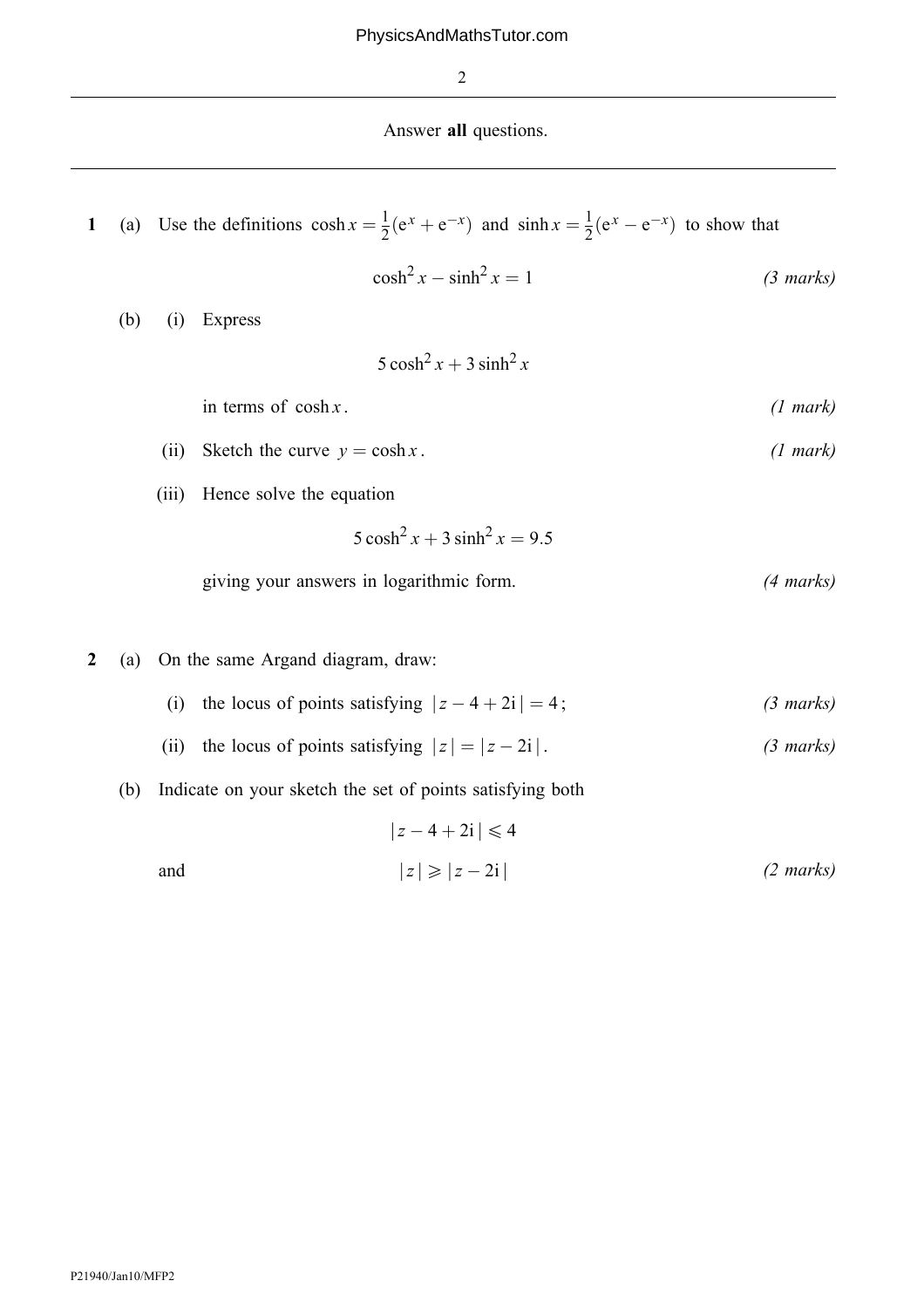3 The cubic equation

$$
2z^3 + pz^2 + qz + 16 = 0
$$

where p and q are real, has roots  $\alpha$ ,  $\beta$  and  $\gamma$ .

It is given that  $\alpha = 2 + 2\sqrt{3}$  i.

- (a) (i) Write down another root,  $\beta$ , of the equation. (1 mark)
	- (ii) Find the third root,  $\gamma$ . (3 marks)
	- (iii) Find the values of p and q.  $(3 \text{ marks})$
- (b) (i) Express  $\alpha$  in the form  $re^{i\theta}$ , where  $r > 0$  and  $-\pi < \theta \le \pi$ . (2 marks)
	- (ii) Show that

$$
(2 + 2\sqrt{3}i)^n = 4^n \left(\cos\frac{n\pi}{3} + i\sin\frac{n\pi}{3}\right)
$$
 (2 marks)

(iii) Show that

$$
\alpha^n + \beta^n + \gamma^n = 2^{2n+1} \cos \frac{n\pi}{3} + \left(-\frac{1}{2}\right)^n
$$

where  $n$  is an integer. (3 marks)

4 A curve C is given parametrically by the equations

$$
x = \frac{1}{2}\cosh 2t, \qquad y = 2\sinh t
$$

(a) Express

P21940/Jan10/MFP2

$$
\left(\frac{\mathrm{d}x}{\mathrm{d}t}\right)^2 + \left(\frac{\mathrm{d}y}{\mathrm{d}t}\right)^2
$$

in terms of  $\cosh t$ . (6 marks)

- (b) The arc of C from  $t = 0$  to  $t = 1$  is rotated through  $2\pi$  radians about the x-axis.
	- (i) Show that  $S$ , the area of the curved surface generated, is given by

$$
S = 8\pi \int_0^1 \sinh t \cosh^2 t \, dt
$$
 (2 marks)

(ii) Find the exact value of S. (2 marks)

#### Turn over  $\blacktriangleright$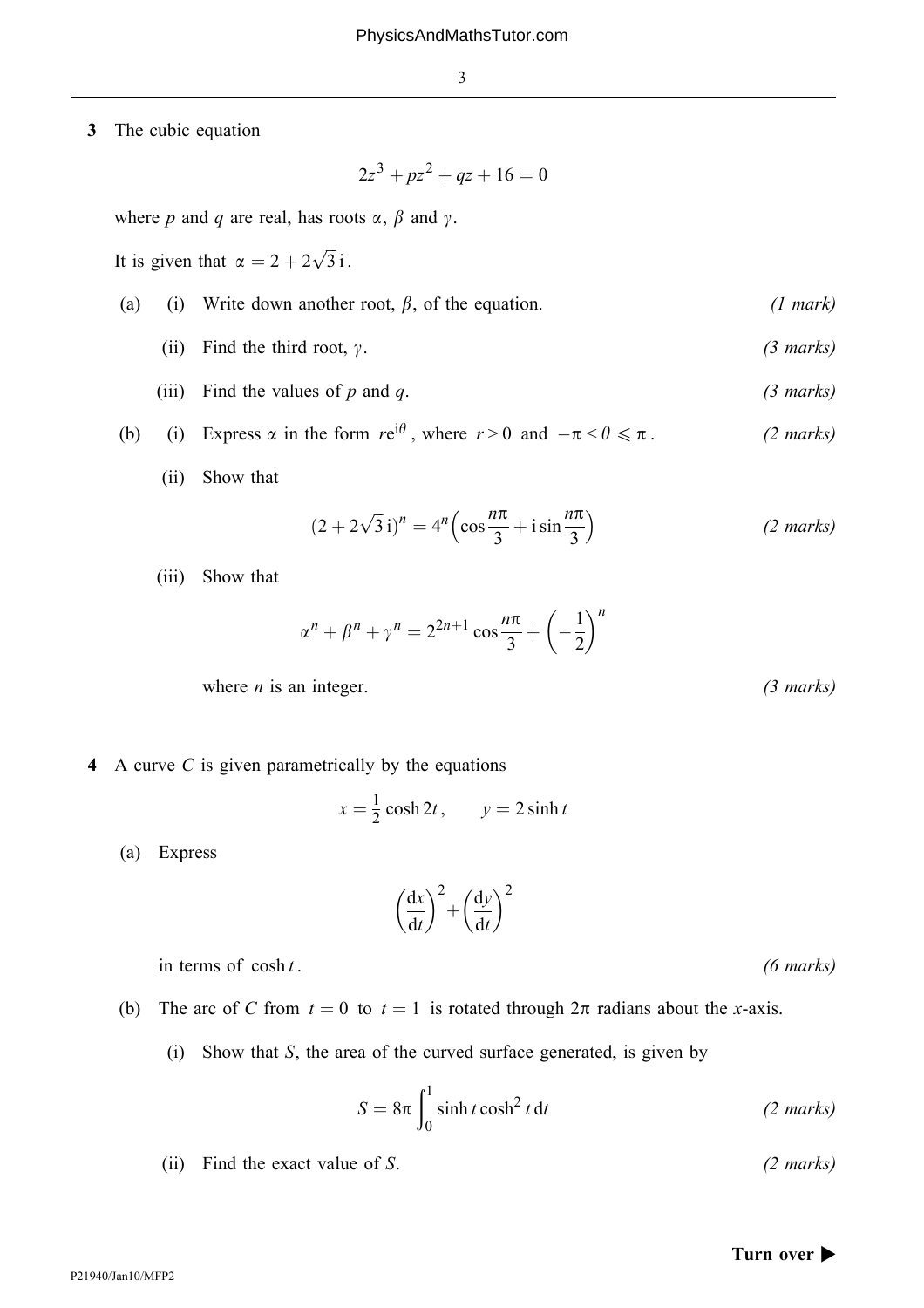5 The sum to r terms,  $S_r$ , of a series is given by

$$
S_r = r^2(r+1)(r+2)
$$

Given that  $u_r$  is the rth term of the series whose sum is  $S_r$ , show that:

- (a) (i)  $u_1 = 6$ ; (1 mark)
	- (ii)  $u_2 = 42$ ; (1 mark)

(iii) 
$$
u_n = n(n+1)(4n-1)
$$
. (3 marks)

(b) Show that

$$
\sum_{r=n+1}^{2n} u_r = 3n^2(n+1)(5n+2)
$$
 (3 marks)

6 (a) Show that the substitution  $t = \tan \theta$  transforms the integral

$$
\int \frac{d\theta}{9\cos^2\theta + \sin^2\theta}
$$
  
into 
$$
\int \frac{dt}{9+t^2}
$$
 (3 marks)

(b) Hence show that

$$
\int_0^{\frac{\pi}{3}} \frac{d\theta}{9\cos^2\theta + \sin^2\theta} = \frac{\pi}{18}
$$
 (3 marks)

7 The sequence  $u_1$ ,  $u_2$ ,  $u_3$ ,... is defined by

$$
u_1 = 2 \ , \quad u_{k+1} = 2u_k + 1
$$

(a) Prove by induction that, for all  $n \geq 1$ ,

$$
u_n = 3 \times 2^{n-1} - 1 \tag{5 marks}
$$

(b) Show that

$$
\sum_{r=1}^{n} u_r = u_{n+1} - (n+2)
$$
 (3 marks)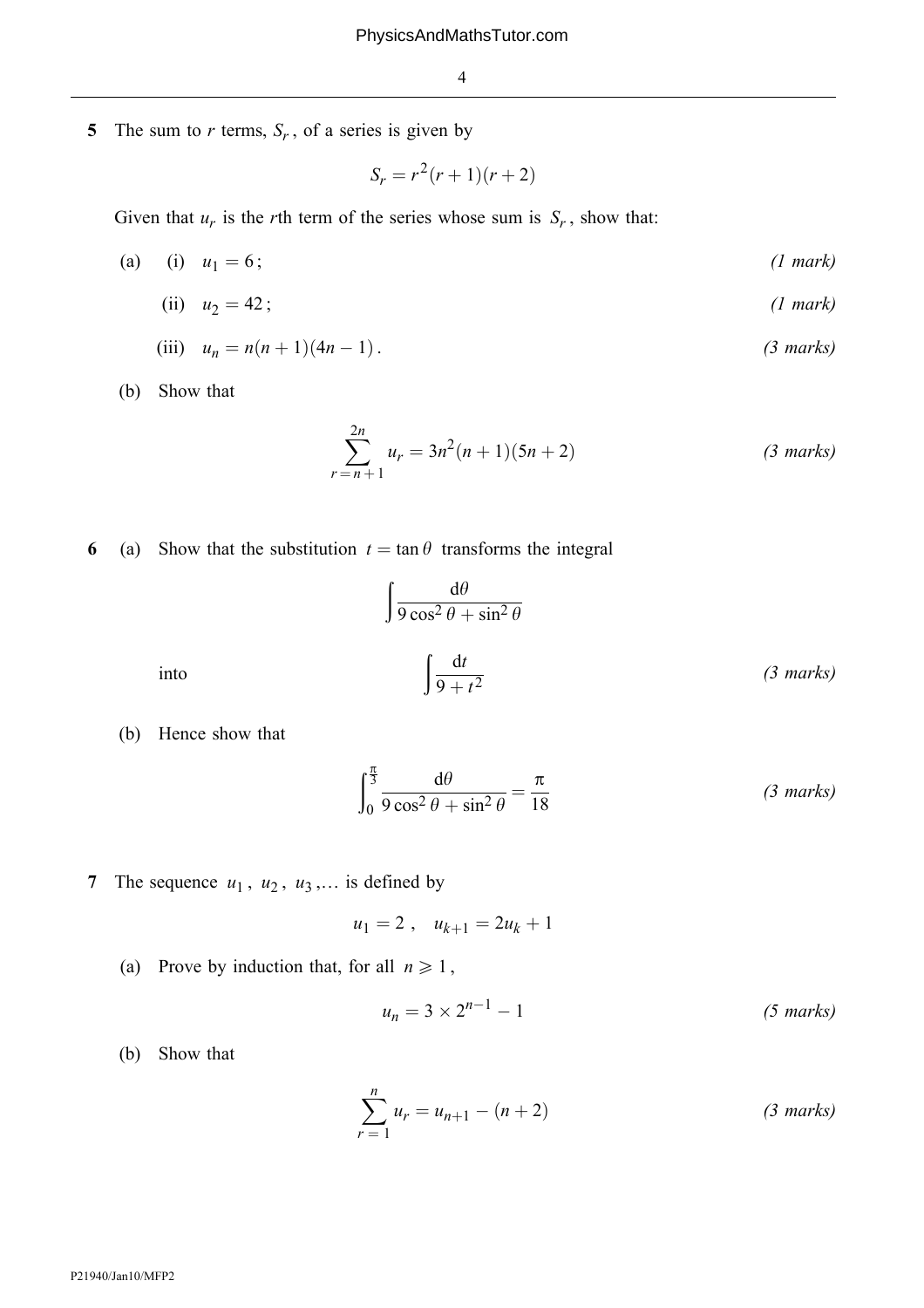|  |  | 8 (a) (i) Show that $\omega = e^{\overline{\tau}}$ is a root of the equation $z^7 = 1$ . | $(1 \text{ mark})$ |
|--|--|------------------------------------------------------------------------------------------|--------------------|
|  |  |                                                                                          |                    |

- (ii) Write down the five other non-real roots in terms of  $\omega$ . (2 marks)
- (b) Show that

$$
1 + \omega + \omega^2 + \omega^3 + \omega^4 + \omega^5 + \omega^6 = 0
$$
 (2 marks)

(c) Show that:

(i) 
$$
\omega^2 + \omega^5 = 2\cos\frac{4\pi}{7}
$$
; (3 marks)

(ii) 
$$
\cos \frac{2\pi}{7} + \cos \frac{4\pi}{7} + \cos \frac{6\pi}{7} = -\frac{1}{2}
$$
. (4 marks)

## END OF QUESTIONS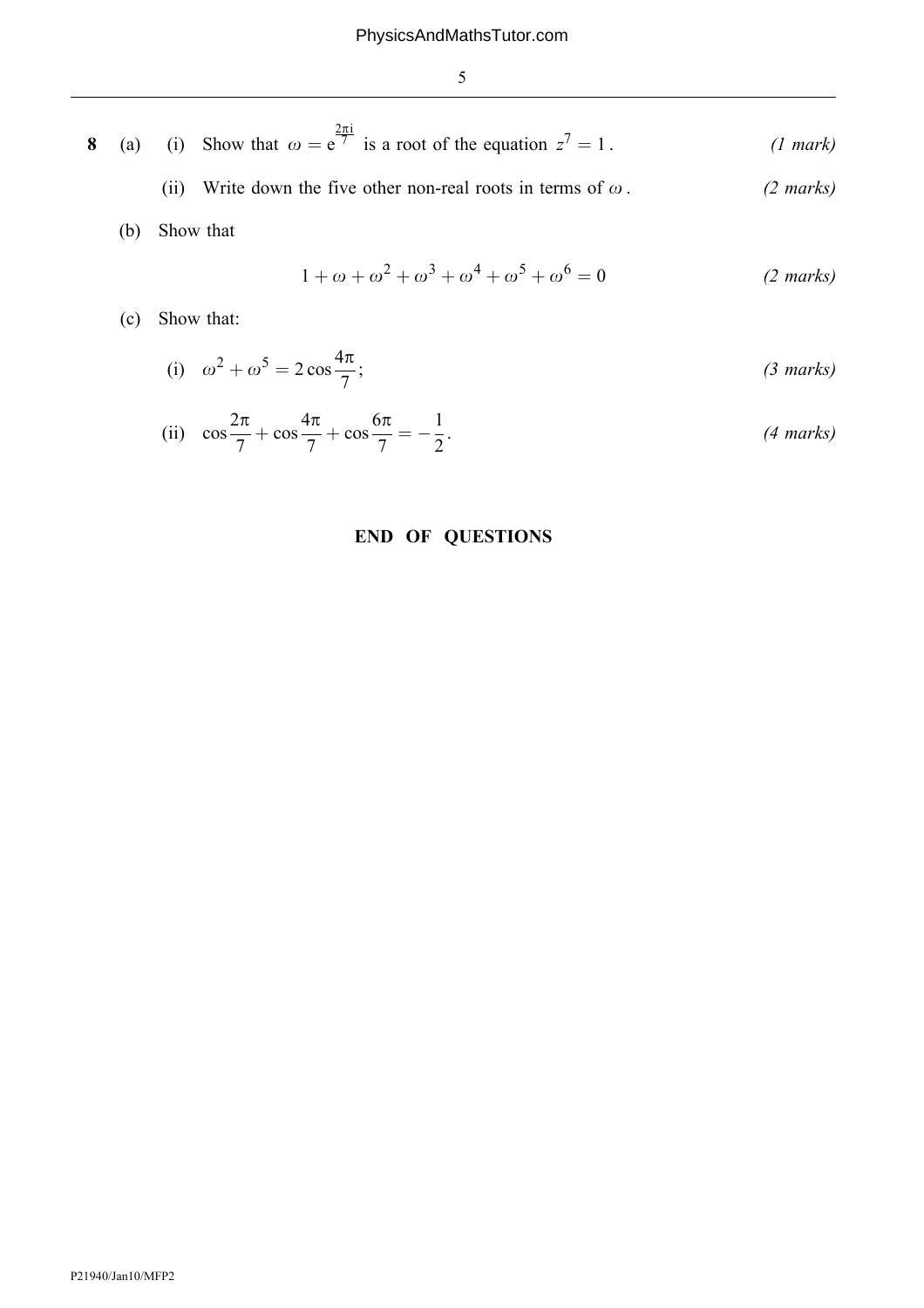There are no questions printed on this page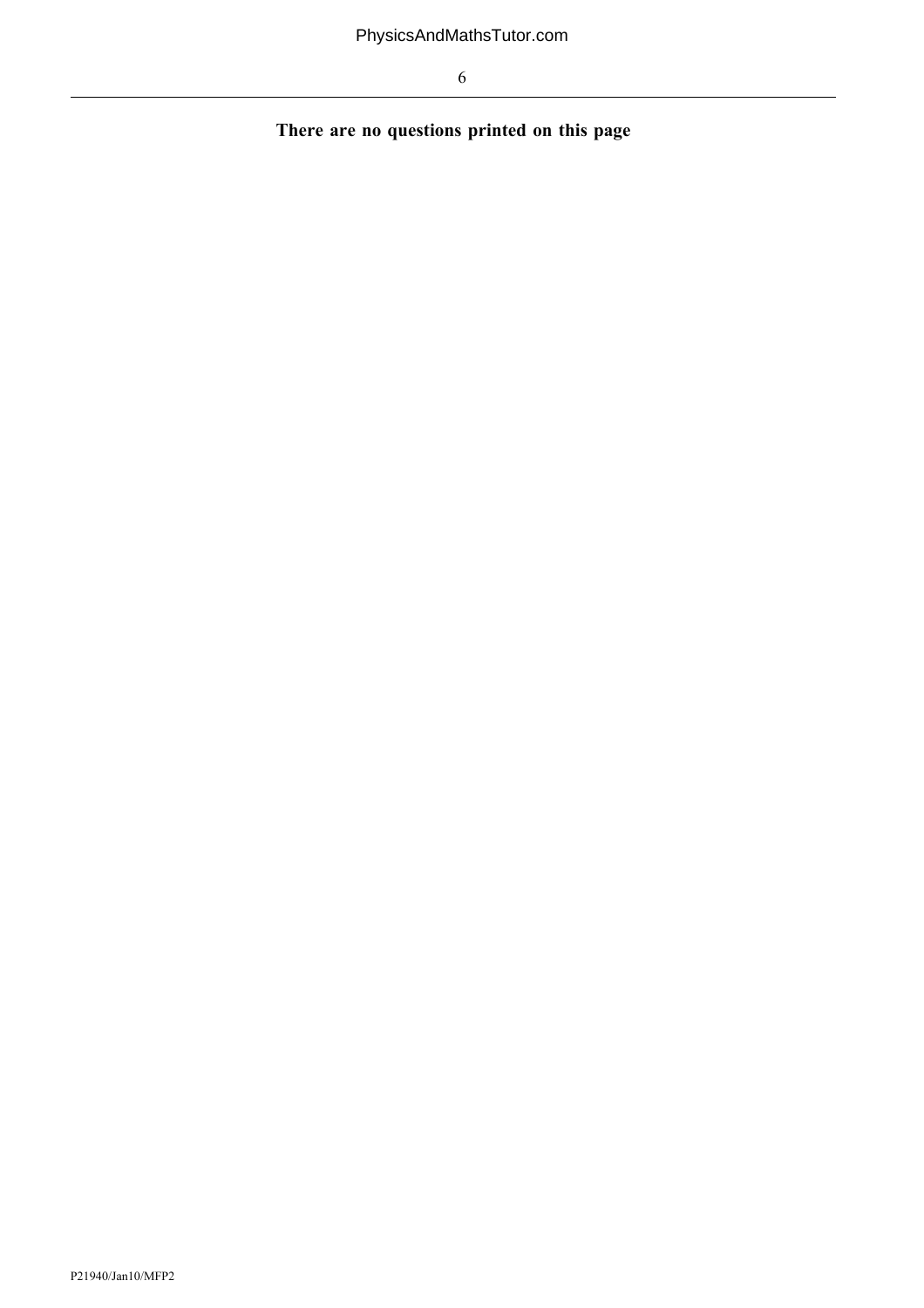There are no questions printed on this page